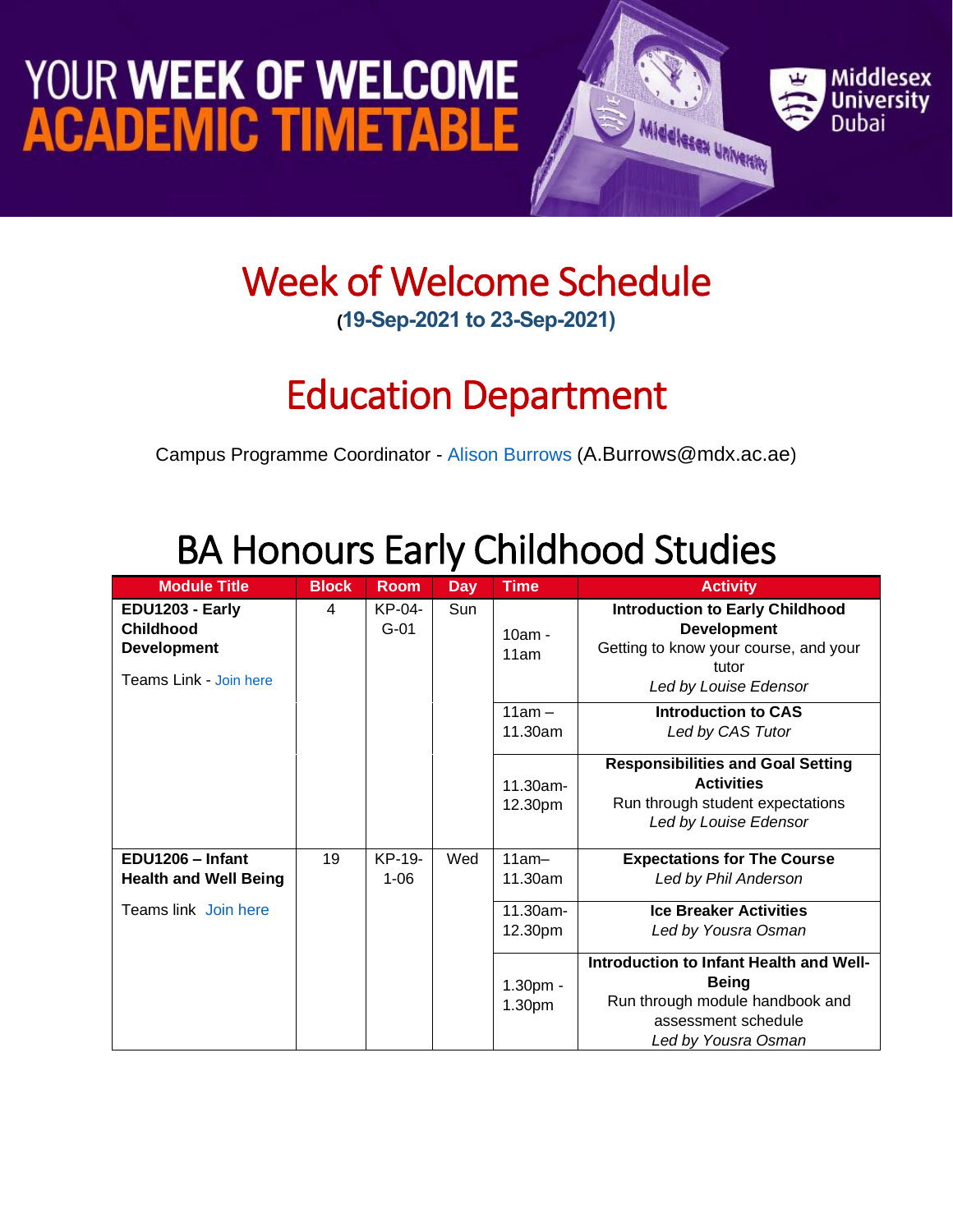# **YOUR WEEK OF WELCOME<br>ACADEMIC TIMETABLE**



| <b>Module Title</b>                                                            | <b>Block</b>                    | <b>Room</b>      | <b>Day</b>     | <b>Time</b>                                                             | <b>Activity</b>                                                                                                         |
|--------------------------------------------------------------------------------|---------------------------------|------------------|----------------|-------------------------------------------------------------------------|-------------------------------------------------------------------------------------------------------------------------|
| EDU1204 - Reflective,<br><b>Professional Practice</b><br>in Early Years        | 17                              | KP-17-<br>$G-02$ | Sun            | $3pm -$<br>4pm                                                          | <b>Introduction to Reflective</b><br><b>Professional Practice</b><br>Led by Sindu Prasad                                |
| Teams link Join here                                                           |                                 |                  |                | $4pm -$<br>4.30pm                                                       | <b>Education Events</b><br>Running through the events activities<br>and brainstorming new ideas<br>Led by Phil Anderson |
|                                                                                |                                 |                  |                | $4.30pm -$<br>5.30pm                                                    | <b>Assessment Planning</b><br>Led by Sindu Prasad                                                                       |
| EDU1202-<br><b>Approaches to</b><br>Learning<br>(Alison to visit) Join<br>here | 17<br>KP-17-<br>Mon<br>$3 - 01$ |                  | $2pm -$<br>3pm | <b>Introduction to Approaches To</b><br>Learning<br>Led by Yousra Osman |                                                                                                                         |
|                                                                                |                                 |                  |                | 3:00pm<br>3.30pm                                                        | <b>Library Orientation</b><br>An online Library guide. Please bring<br>laptops<br>Led by Laura Barber                   |
|                                                                                |                                 |                  |                | $3.30pm -$<br>4.30pm                                                    | Introduction to Hub 19<br>Running through the new activities for<br>this academic year<br>Led by Sasa Obradovic         |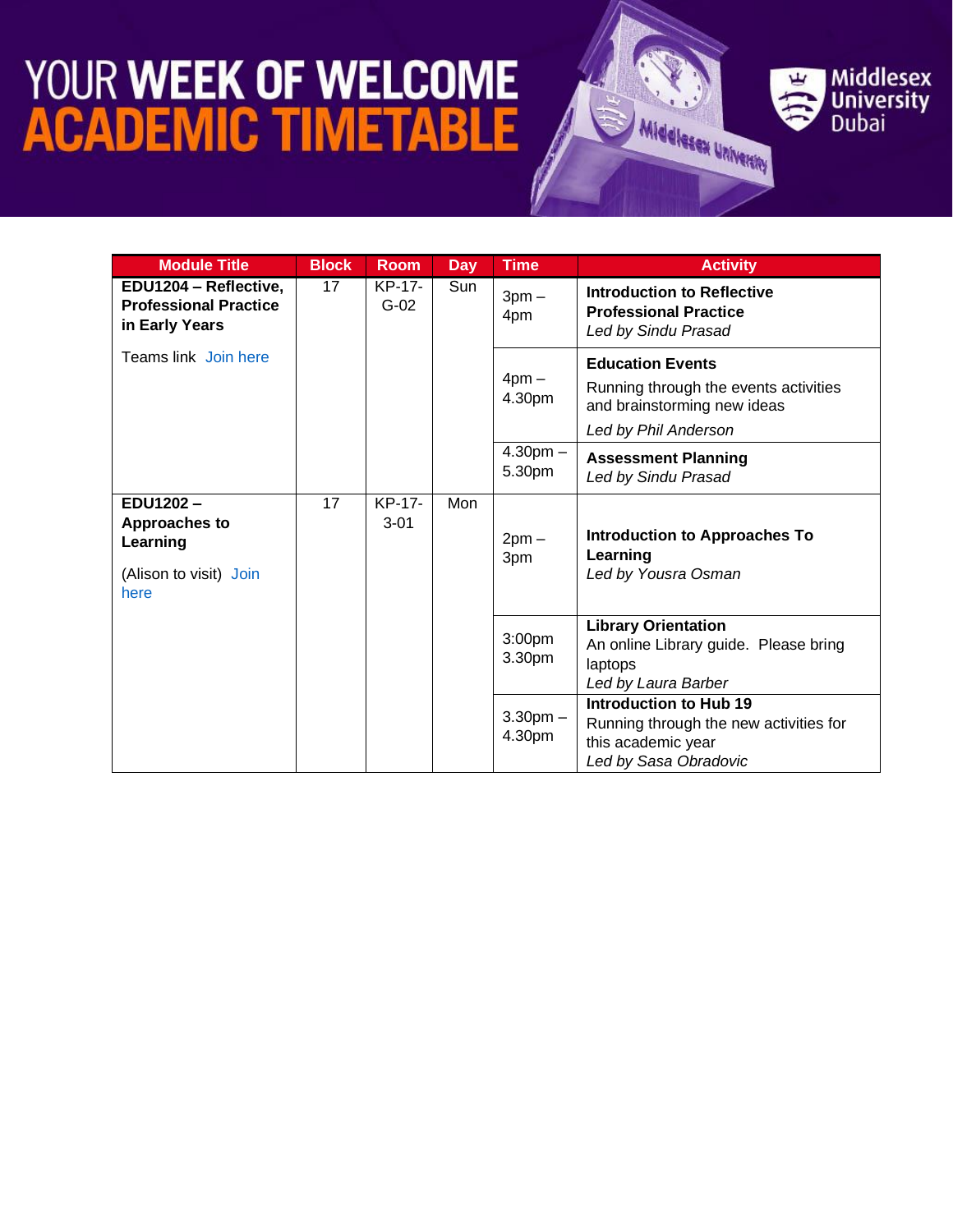## YOUR WEEK OF WELCOME **ACADEMIC TIMETABLE**



#### Week of Welcome Schedule **(19-Sep-2021 to 23-Sep-2021)**

## Education Department

Campus Programme Coordinator - [Alison Burrows](https://www.mdx.ac.ae/about-us/our-people/staff-detail/alison-joy-burrows) ([A.Burrows@mdx.ac.ae](mailto:A.Burrows@mdx.ac.ae))

### BA Honours Education Studies

| <b>Module Title</b>                                                                       | <b>Block</b>   | <b>Room</b>        | <b>Day</b> | <b>Time</b>            | <b>Activity</b>                                                                                                                                       |
|-------------------------------------------------------------------------------------------|----------------|--------------------|------------|------------------------|-------------------------------------------------------------------------------------------------------------------------------------------------------|
| EDU1201 - Historical,<br>Sociological and Political                                       | 19             | KP-<br>$19 - 1 -$  | Wed        | 12.30pm                | <b>Ice Breaker Activities</b><br>– 1.30pm   Led by Phil Anderson                                                                                      |
| Perspectives on Education<br>Teams link : <u>Join Here</u><br>tinyurl.com/955hs8z8        |                | 03                 |            | $1.30pm -$<br>2pm      | <b>Education Events</b><br>Running through the events activities and<br>brainstorming new ideas<br>Led by Phil Anderson                               |
|                                                                                           |                |                    |            | $2pm -$<br>3pm         | Introduction to Historical,<br><b>Sociological, Political Perspectives</b><br>Getting to know your course, and your<br>tutor.<br>Led by Phil Anderson |
| EDU1203 - Early Childhood<br>Development<br>Teams Link: Join Here<br>tinyurl.com/3y9r9aat | $\overline{4}$ | KP-<br>04-G-<br>01 | Sun        | $10am -$<br>11am       | <b>Introduction to Early Childhood</b><br><b>Development</b><br>Getting to know your course, and your<br>tutor.<br>Led by Louise Edensor              |
|                                                                                           |                |                    |            | $11am -$<br>11.30am    | <b>Introduction to CAS</b><br>Led by CAS Tutor (TBC)                                                                                                  |
|                                                                                           |                |                    |            | 11.30am<br>$-12.30$ pm | <b>Responsibilities and Goal Setting</b><br><b>Activities</b><br>Run through student expectations<br>Led by Louise Edensor                            |